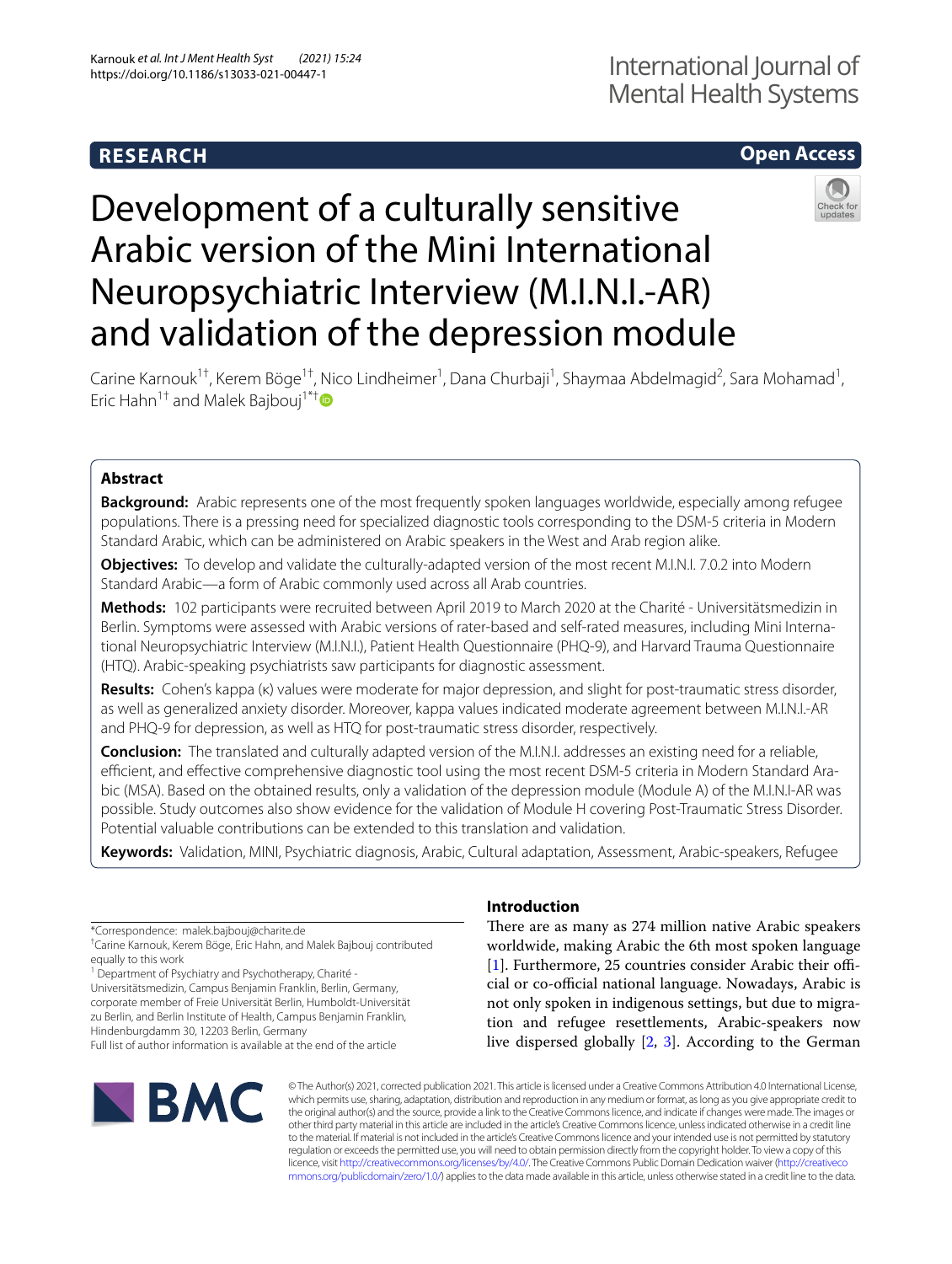Federal Office for Migration and Refugees  $[4]$  $[4]$ , Arabic is the most frequently spoken native language within Germany's refugee population. In 2018, it was also reported that Arabic-speaking refugees had shown an increase in the prevalence of mental disorders [\[3](#page-9-0)] and are thus in need of accurate and efficient, culturally sensitive diagnostic assessments and treatment plans [\[2](#page-8-1)]. Furthermore, in Arabic-speaking countries, the burdens of mental health have been estimated to be much higher than in Western counterparts [\[5](#page-9-2), [6\]](#page-9-3). Hence, Arabic-speakers face several disadvantages not only in their home countries but also in host countries and humanitarian aid settings [[2,](#page-8-1) [7,](#page-9-4) [8](#page-9-5)]. Some of the challenges that they experience include lack of available effective and efficient culturally sensitive mental health services, cultural misunderstandings, stigma, and language barriers  $[2, 7, 8]$  $[2, 7, 8]$  $[2, 7, 8]$  $[2, 7, 8]$  $[2, 7, 8]$  $[2, 7, 8]$  $[2, 7, 8]$ . The aforementioned barriers have led to poor diagnoses and treatment choices.

Despite the high demand for specialized services for Arabic-speakers, a considerably large treatment gap exists [\[5](#page-9-2), [9\]](#page-9-6). Furthermore, large-scale epidemiological studies and national data are scarce in the Arab region [[10\]](#page-9-7), making it challenging to estimate psychiatric prevalence rates and needs. In a study summarizing mental health services across the Arab region, it was found that there were less than 1 to 5 psychiatrists for every 100,000 inhabitants in 22 Arab countries [\[9](#page-9-6)]. Moreover, a comprehensive assessment using multiple search engines, found that in about 30 years (from 1966 to 1996), only a total of 1058 research papers were produced addressing the topic of mental health in the Arab world [[10\]](#page-9-7). However, in the past decade, research contributions in the Arab world have reportedly increased by almost 160%, compared with only 57% for other regions. Although this number represents exponential growth (particularly in Egypt, Saudi Arabia and Lebanon), in total the number of research outputs is still comparably lower than the rest of the world  $[11]$  $[11]$ . The dearth of literature may explain the scarcity in available professional resources, assessment tools and specialized expertise in the region [[5,](#page-9-2) [10](#page-9-7)], leading some Arab psychiatrists/psychologists to seek training in western contexts, thereby ignoring essential cultural pillars [[8,](#page-9-5) [10](#page-9-7)]. As a result, over the years many unvalidated assessments and treatment methods have been adopted and used with Arab populations yielding to 'culturally incongruent' applications [\[2,](#page-8-1) [10](#page-9-7)]. However, in the last decade, signifcant progress has been made to address these issues in Arab and Western contexts resulting in increased research and hybrid mental health interventions taking elements from multiples cultures into consideration [[7,](#page-9-4) [8](#page-9-5), [10\]](#page-9-7).

Clinical structured interviews were developed for diagnostic precision, speed and accuracy and carry several advantages. Because the questions are precise and elicit only a limited number of responses, these assessments can largely be administered by non-specialized interviewers, leading to high inter-rater reliability. Special algorithms are built to distinguish between clinically signifcant symptoms from regular stressors—a feature that can be used to ensure homogenous groups in clinical trials. Among the most commonly used clinical structured interviews internationally, are the Mini International Neuropsychiatric Interview (MINI) [\[12](#page-9-9)], Structured Clinical Interview (SCID), Present State Examination (PSE), Diagnostic Interview Schedule (DIS) and the Composite International Diagnostic Interview (CIDI) [[13,](#page-9-10) [14](#page-9-11)]. From these interviews, only the DIS [\[15\]](#page-9-12), the PSE-10 [[16](#page-9-13)] and the CIDI [\[17](#page-9-14)], exist in Modern Standard Arabic, in addition to a Moroccan dialect validated version of the M.I.N.I. [\[18](#page-9-15)].

The M.I.N.I. was developed by Sheehan et al.  $[14]$  $[14]$  to explore some psychiatric disorders according to the DSM and ICD diagnostic criteria. Every few years, the M.I.N.I. is updated and validated versions in other languages also become available [\[14](#page-9-11)]. Initially, the M.I.N.I. was designed to meet the need for a short yet valid and reliable psychiatric interview for multicenter clinical trials and epidemiological studies. However, in recent years, the assessment tool is also being used in humanitarian aid and global health settings  $[7]$  $[7]$ . The M.I.N.I. is particularly attractive since it offers a fee waiver for researchers and clinicians who will use the assessment to assist refugees or victims of terrorism (for more information see [https://](https://harmresearch.org/index.php/mini-international-neuropsychiatric-interview-mini/) [harmresearch.org/index.php/mini-international-neuro](https://harmresearch.org/index.php/mini-international-neuropsychiatric-interview-mini/) [psychiatric-interview-mini/\)](https://harmresearch.org/index.php/mini-international-neuropsychiatric-interview-mini/). This stipulation may be more relevant now than ever, as refugee groups resettle worldwide.

The Moroccan version of the M.I.N.I. developed by Kadri et al. [\[18](#page-9-15)] corresponds to the DSM-IV criteria and was compared with expert diagnoses. This version uses the colloquial Moroccan dialect, which is quite diferent from Modern Standard Arabic and also includes French. The M.I.N.I. has been widely used in several studies in the Arab world, however, the majority of these studies developed their translations and focused on specifc modules, such as post-partum depression [[19\]](#page-9-16), posttraumatic stress disorder [[20\]](#page-9-17), alcohol abuse and dependence [[21](#page-9-18)] and schizophrenia [[22,](#page-9-19) [23\]](#page-9-20). To the authors' knowledge, there is no fully translated, culturally adapted and validated version of the M.I.N.I. available in Modern Standard Arabic (MSA) corresponding to the latest DSM-5 criteria.

This study aims to develop and validate a culturallyadapted version of the M.I.N.I. 7.0.2 in Modern Standard Arabic. Although various Arabic dialects exist, MSA—a standardized, formal version of the language,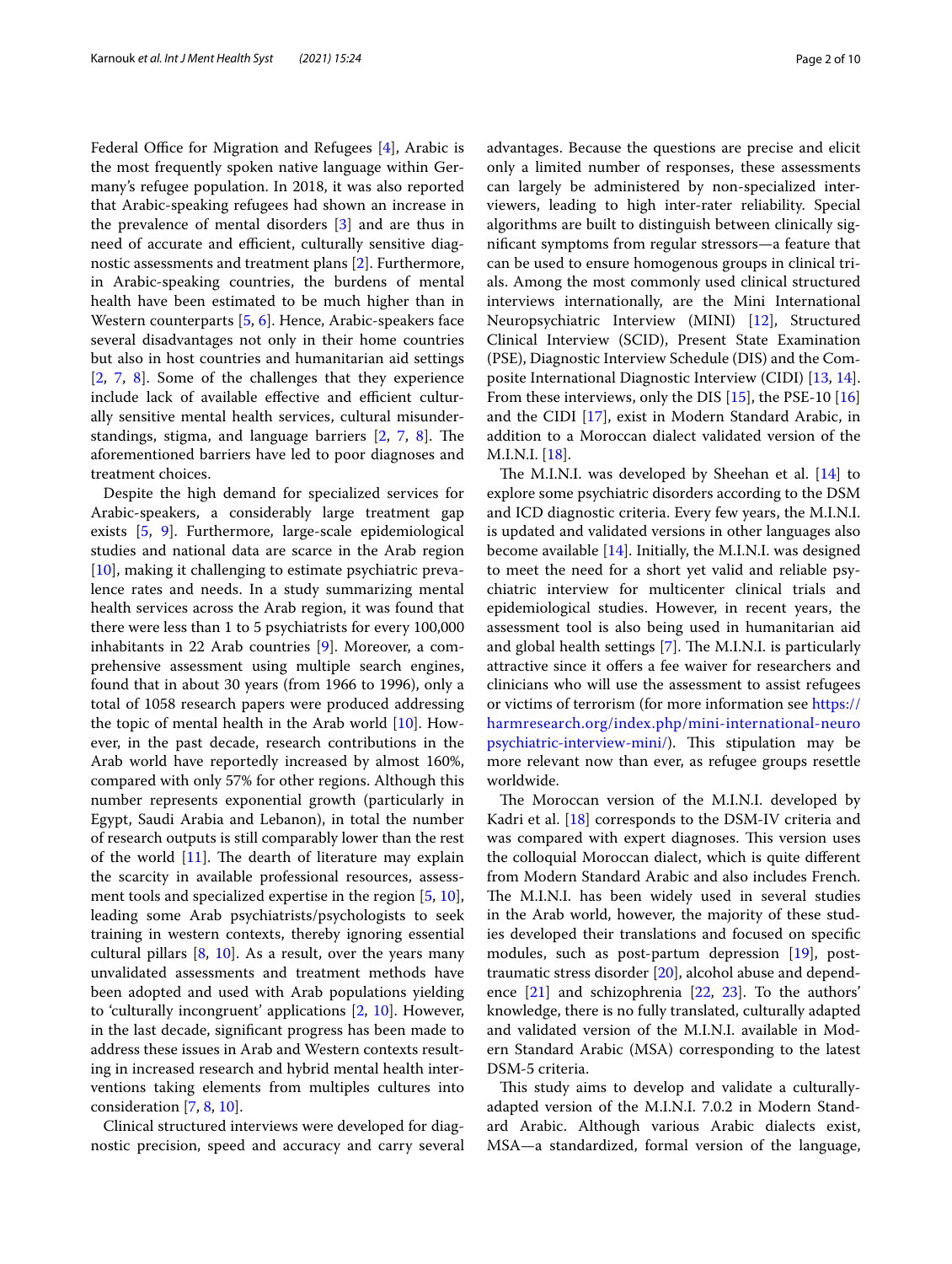most commonly used in schools, the press and other official contexts—is widely understood by all native Arabic speakers.

#### **Methods**

#### **Procedure and participants**

The current cross-sectional validation study of the Arabic-version of the Mini International Neuropsychiatric Interview (M.I.N.I.-AR) was conducted to address the existing gap in available validated diagnostic assessment tools in Modern Standard Arabic language. Therefore, this adaption was developed in response to a need for the M.I.N.I.-AR to be used in a large German multi-center trial for Arabic speaking refugees in Germany (MEHIRA: Mental Health in Refugees and Asylum Seekers) [[7\]](#page-9-4). The MEHIRA project depicts a multicenter randomized control trial investigating a stepped care and collaborative model (SCCM) for refugees and asylum seekers across eight university cities in Germany. All participants for the current trial were recruited through the similar recruitment channels of the MEHIRA network, which include regionally heterogeneous allocation paths, such as general practitioners, central clearing clinics, residential care settings, and social agencies in Berlin, Germany. Assessments took place either at the Charité - Universitätmedizin Berlin central clearing clinic, a specialized frst-contact outpatient facility for refugees and asylum seekers in Berlin, or the Arabic-speaking outpatient clinic of the Department of Psychiatry and Psychotherapy, Campus Benjamin Franklin—both institutions led by the Charité - Universitätsmedizin in Berlin, Germany.

A sample of 102 participants was recruited between April 2019 to March 2020. Inclusion criteria were defned as age between 18 and 75 years and native Arabic speakers. Initially, two interviewers received in-depth structured training and supervision by two licensed psychologists to ensure consistency in the administration of the interview process. In the next step, participants received an information sheet about the study aims and were asked for their interest in participation. Throughout the whole study process, participants were encouraged to ask any questions that remain unclear. Participants who were interested and willing to participate gave their signed informed consent before any trial-related procedures were conducted. Study participation was voluntary, and no monetary compensation was provided. In the next step, participant symptomatology was assessed by using rater-based and self-rated measures, including the Mini International Neuropsychiatric Interview (M.I.N.I.), the Patient Health Questionnaire (PHQ-9), and the Harvard Trauma Questionnaire (HTQ). All assessments were conducted in Arabic. In parallel, participants were also seen by an Arabic-speaking licensed psychiatrist for a

diagnostic assessment and consultation. Three separate psychiatrists were available in rotation at the outpatient clinic. Both interviewers and the psychiatrist were blind to the diagnosis of each other. The whole assessment procedure took between 60 and 90 min. The study was approved by the ethics committee of Charité - Universitätsmedizin Berlin, Germany, and is in line with the Declaration of Helsinki.

**The Mini International Neuropsychiatric Interview (M.I.N.I.)** For the current study, the M.I.N.I 7.0.2. validated English version was used and translated into Modern Stand-ard Arabic (MSA, M.I.N.I.-AR; Additional file [1\)](#page-8-2). The M.I.N.I. is a short (needing between 15 and 30 min for completion), structured diagnostic interview compatible with the DSM-5 and ICD-10 criteria. It was specifcally designed for implementation in clinical practice and research in psychiatric-, as well as primary health care settings. The M.I.N.I. includes 130 questions with "yes" and "no" answer options examining 16 axis-I DSM-5 disorders as well as one personality disorder. Each of the 16 modules starts with a screening question to exclude the diagnoses and possibly skip the module accordingly if answered negatively or explore symptoms severity when responded positively. Several validation studies [[12](#page-9-9), [24](#page-9-21)] have demonstrated excellent interrater and test reliabilities of the M.I.N.I. Furthermore, moderate validity with both the extensive Composite International Diagnostic Interview (CIDI) [\[12,](#page-9-9) [14](#page-9-11)] and the Structured Clinical Interview for DSM-4 (SCID) [\[12](#page-9-9), [14](#page-9-11)] have been exhibited. Through a previous trial by our research group with a pilot sample size  $(N=20)$ , initial validity has been shown for the translated M.I.N.I.-AR [[25](#page-9-22)].

#### **Cultural adaptation and translation**

In a pilot trial published by our research group [\[25](#page-9-22)], a translation and cultural/linguistic adaptation of the M.I.N.I. 5.0.0 version was carried out. As a follow-up project, the validation of the most recent M.I.N.I. 7.0.2 version, with the same constellation of a multilingual, interdisciplinary team, including fve psychologists and three psychiatrists, collaborated on a multilevel adaption process for the translation into the Arabic language (M.I.N.I.-AR). Members of the research group who were involved in the translation process are native Arabic speakers from different Arab nations. They have extensive experience in the mental health sector, as well as board knowledge and familiarity with the cultures of the original (English) and targeted language (Arabic). According to the World Health Organization guidelines [[26\]](#page-9-23), for the translation and adaptation process of instruments and aligned with Brislin [\[27](#page-9-24)], the steps of the adaption model are illustrated in Fig. [1.](#page-3-0)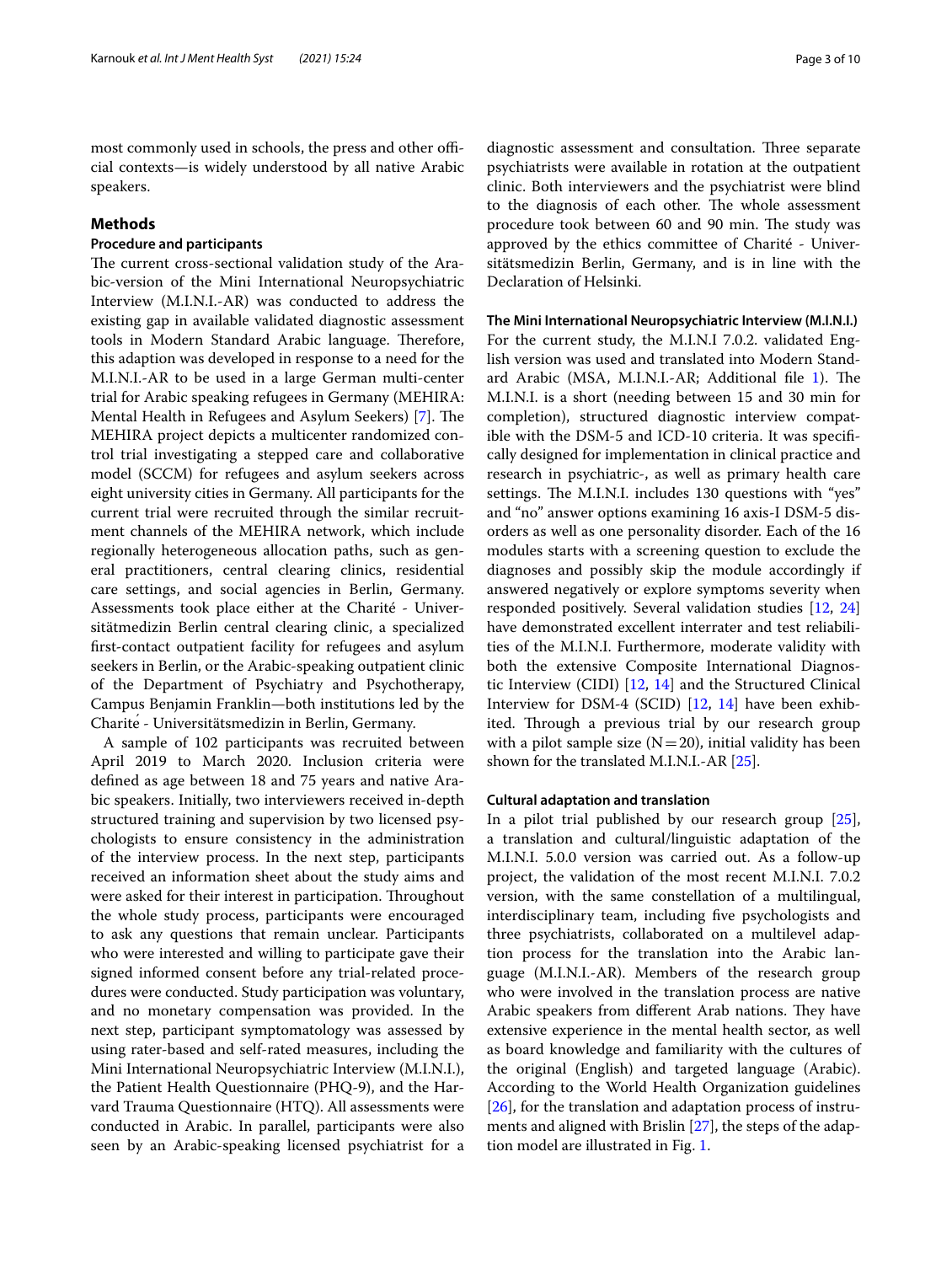

<span id="page-3-0"></span>In the frst step, two translators (psychologists) evaluated the M.I.N.I. concerning its feasibility and practicability for a culturally-sensitive adaptation and translation. Secondly, both independently translated, assessed and revised all items. Afterward, potentially challenging and unclear items were discussed with a further psychologist (native English- and Arabic speaker) for accuracy and cultural relevance, and the translations were merged into one main revised version. To ensure face validity one trained interviewer according to the criteria by Lecrubier et al. [\[24\]](#page-9-21), revised the version, and subsequently conducted it together with a licensed psychiatrist on Arabic speaking refugees as recommended by Bannigan and Watson [[28\]](#page-9-25).

Consequently, any unclear, problematic and challenging phrasing and linguistic expressions mentioned by the participants and the research staff were adjusted and adapted under special considerations of the Arab culture and cultural idioms within an iterative process of various feedback and revision loops (see example Table [1](#page-4-0)). Parallelly, a back-translation was performed into English by a blind, independent and bilingual psychologist to the original MINI-7.0 version according to international guidelines [[26](#page-9-23), [27\]](#page-9-24). In a fnal evaluation and revision, fve psychologists and three psychiatrists discussed and adjusted outcomes until an agreement for a fnal version was reached. For a more detailed description of the cultural and linguistic adaptation and translation, see Churbaji et al. [[25\]](#page-9-22).

#### **Questionnaires**

The Patient Health Questionnaire-9 (PHQ-9) is a short and concise self-rating screening tool to assess the severity of depressive symptoms. It consists of nine items that cover all symptoms of a major depressive episode according to DSM-4 criteria [\[29](#page-9-26)]. Responses are given by participants on a four-point Likert scale (0 "not at all" to 3 "almost every day"), indicating their symptom severity for the past 2 weeks. Total scores can range from 0 to 27, with higher values indicating symptom severity. An overall score>10 indicates the presence of depression. Cut-of values for symptoms severity are as following: minimal  $(2-9)$ , mild  $(10-14)$ , moderate  $(15-19)$ , and severe  $(>20)$ . For the Arabic translation of the PHQ-9, a discriminant, factorial, and convergent validity and high reliability  $(0.86 \le \alpha \le 0.88)$  have been shown [[30\]](#page-9-27).

The Harvard Trauma Questionnaire (HTQ) is a well-established self-reported screening instrument for trauma, torture, and post-traumatic stress disorder (PTSD) symptoms  $[31]$  $[31]$ . It covers three parts with 42 items, an open-ended question part, and 16 items, respectively. For the current study, only the third part was included to assess the severity of PTSD symptoms. Participants report their experiences with trauma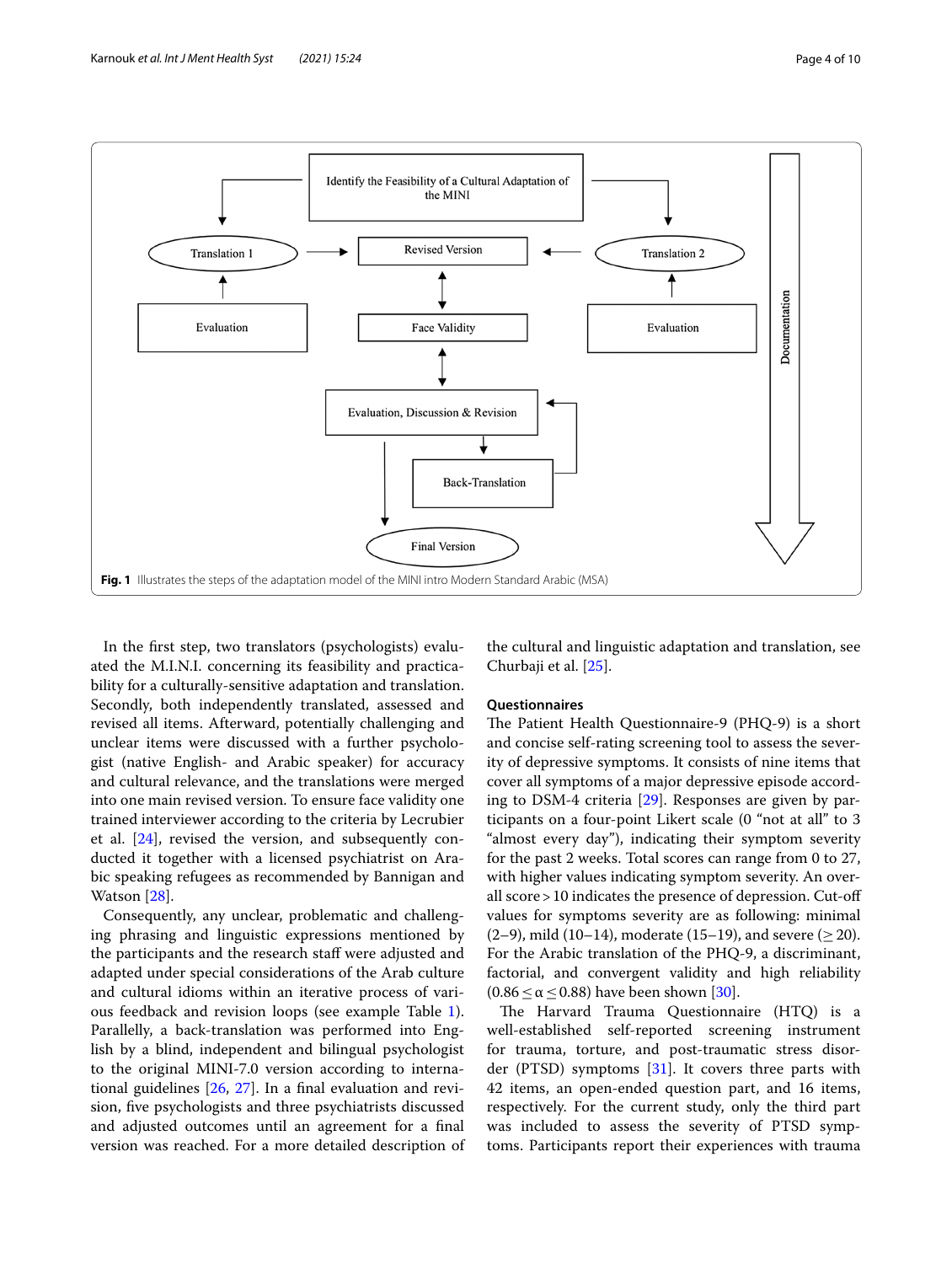| Question MINI                                                                                                                                                                   | Translation 1                                                                                                                                                                                                                                                                                                           | <b>Final translation</b>                                                                                                                                                                                                                                                 | Type of equivalence    | Explanation                                                                                                                                                                                                                           |
|---------------------------------------------------------------------------------------------------------------------------------------------------------------------------------|-------------------------------------------------------------------------------------------------------------------------------------------------------------------------------------------------------------------------------------------------------------------------------------------------------------------------|--------------------------------------------------------------------------------------------------------------------------------------------------------------------------------------------------------------------------------------------------------------------------|------------------------|---------------------------------------------------------------------------------------------------------------------------------------------------------------------------------------------------------------------------------------|
| every day, for the past two weeks?<br>or down most of the day, nearly                                                                                                           | للحشب بالوثانيان وأنذكي له له المع المستخلص العام المستخلص المستخلص المستخلص المستخلص والمستخلص والمستخلص والمستخلص وأنذر كم<br>ن ي ع وب س آل آل خ . ناب ي رقت ب چو ي<br>لكشب ستورل بالراغ المرمتس<br>گن ي ي ضراحل                                                                                                      | ل اقشاب مهوي المائيل الموسي المسابق المسلم المائيس<br>ふうじゅつこう しょうしょう りっすつ<br>ن ي عوب س آل ل و ط ، اب ي رق ت ي مو ي<br>گن ي چاس الميل ا                                                                                                                                   | Vocabulary equivalence | be used to describe emotions in the<br>'down" ↔ "sad". The term "down" can't<br>Arabic language                                                                                                                                       |
| Did you have trouble sleeping nearly<br>every night (difficulty falling asleep,<br>night, early morning wakening or<br>waking up in the middle of the<br>sleeping excessively)? | تۆوب ظاۋى تىسال وا لىيىلىل فىصرىتىن<br>دول خ۱ ويف قدر عصن) ؟اب،ي رقت ي هوي<br>يحف رر لفت لما ظاق،ي تمسرال او أ مهونلل<br>ل اولاد الله عليه السلام السلام السلام السلام السلام السلام السلام السلام السلام السلام السلام السلا<br>(ملوف) والخشام ل الخشام ولائما والخشام ل الخشام ل الخشام ل الخشام ل الخشام المحركة الم | (4) الراقة المراكزة المراكزة المراكزة المراكزة المراكزة المراكزة المراكزة المراكزة المراكزة المراكزة<br>دول خا ا ي ف قدو عصل) ؟ابيروقت ي هوي<br>ي ف رركت لما ظاق ي ت سال او ا ,هونال<br>ىف ظاق ياتس (ل و أ ل يال ا فص ت<br>ل الشروبي بون(ا ي ف ل الداشرم الدين السمراو ل | Idiomatic equivalence  | "falling asleep" $\leftrightarrow$ "go to sleep". The term<br>falling asleep = 3" is used in the<br>Arabic language for a nap                                                                                                         |
|                                                                                                                                                                                 | ؟رشاقا وأ سالبسان.                                                                                                                                                                                                                                                                                                      | بارات و استان از است و است و است و است از است از است از است از است از است از است از است از است از اس<br>شبرش له ,قهضامها ۱۲ ل ۱۱ رهن آل ال<br>۲ لال ثر د کتابه و آورد او او قد ای او استان به این استان به این استان به این استان به این استان است<br>م<br>بر شاه آب آ   |                        | Even after adjustment, questions were<br>asked about the size and the strength<br>Experiential equivalence is not given "alcoholic drinks" ↔ "alcoholic pots". The<br>quantity was not clearly understood.<br>of the alcoholic drinks |

<span id="page-4-0"></span>

| $\frac{1}{2}$                                                 |
|---------------------------------------------------------------|
| $\overline{\phantom{a}}$<br>$\frac{1}{2}$<br>5<br>I<br>5<br>i |
| $\ddot{ }$<br>j                                               |
| J<br>$-10.7$<br>j                                             |
| $\frac{1}{2}$<br>I<br>l<br>5<br>Ş<br>I                        |
|                                                               |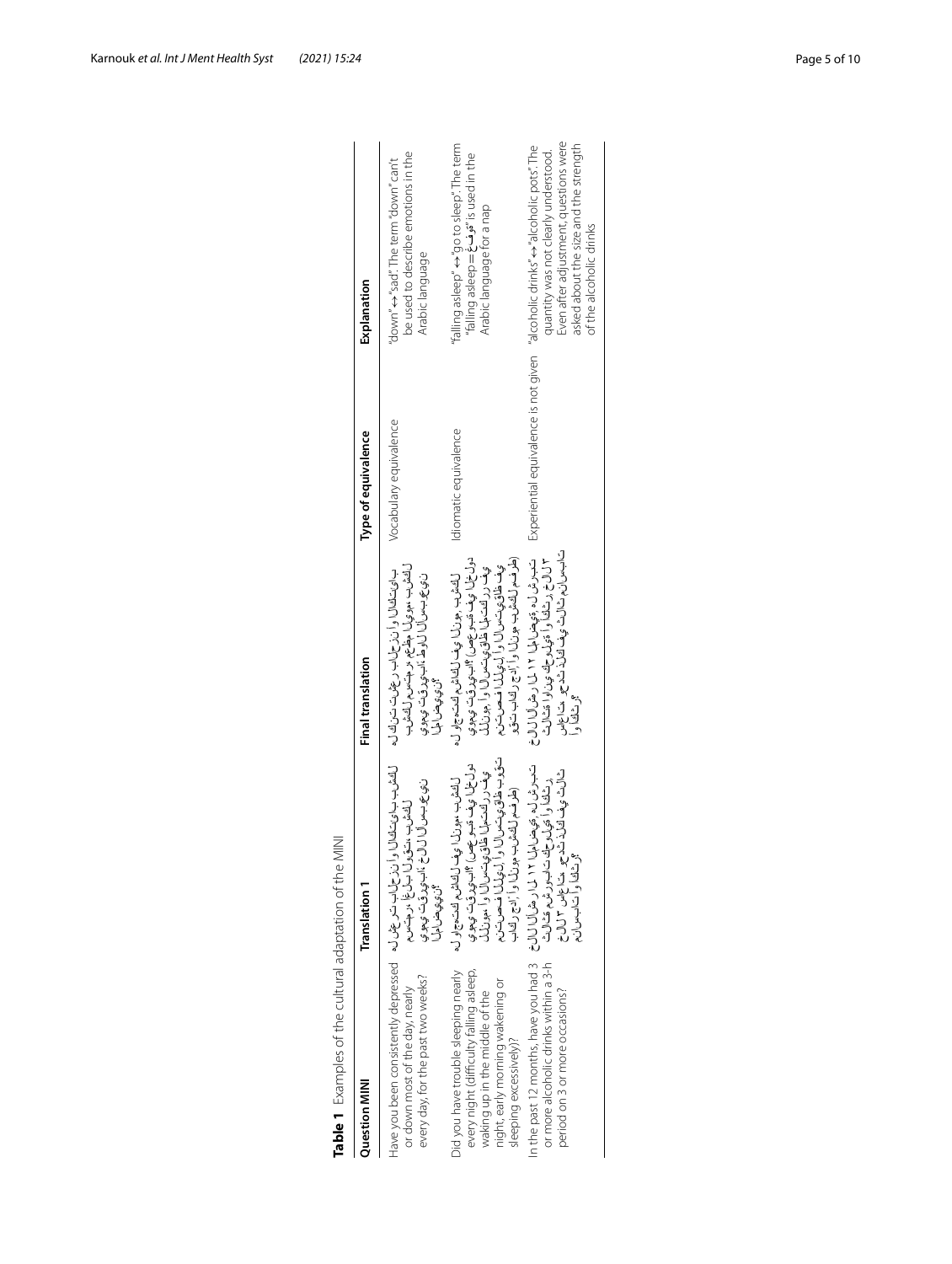symptoms such as "feeling detached or withdrawn from people", "difficulty concentrating", or "trouble sleeping" on a four-point Likert scale (1 "not at all" to 4 "extreme") for each of the 16 items. A total score is calculated by dividing the sum of scores of items 1–16 by the number of items answered, with higher scores indicating an ascending level of PTSD symptom severity. The value can be between 1 and 4 with 2.5 as a cut-off value for a present PTSD, according to DSM-4  $[31]$  $[31]$ . The scale has been validated in numerous cultures and languages, including Arabic, and has shown good psychometric properties [[32,](#page-9-29) [33](#page-9-30)].

#### **Statistical analysis**

All data was collected and stored pseudonymized in a spreadsheet using Package for the Social Science (SPSS) 25, MacOS-X. Statistical analyses were set at an exploratory significance level of  $p < 0.5$ . Descriptive measures of the sample are summarized as means and standard deviations (SD) for continuous measures and as frequencies and percentages for categorical variables. The criterion validity of the M.I.N.I.-AR was tested by comparing each M.I.N.I. diagnosis with the clinical diagnosis of a blind psychiatrist and its concordance with two screening tools namely the Patient Health Questionnaire 9 (PHQ-9) [[29](#page-9-26)] for depressive symptoms (cut-off score set at 10), and the Harvard Trauma Questionnaire (HTQ) [\[34](#page-9-31)] (cut-off score set at 2.5) to detect the presence of post-traumatic stress symptoms. Numerous studies have highlighted that the assessment of criterion validity through the use of clinical diagnoses is a well-established method [[13](#page-9-10), [18\]](#page-9-15). Cohen's kappa (κ) was used as a statistically adjusted measure of concordance between two measures [[35\]](#page-9-32). It has been recommended that only for diagnoses with a frequency of 5% or more kappa values are calculated [\[13](#page-9-10)]. According to Landis and Koch [[36\]](#page-9-33) the following values were used to interpret signifcant results:<0 no agreement, 0–0.20 slight, 0.21–0.40 fair, 0.41–0.60 moderate, 0.61–0.80 substantial, 0.81–1.0 perfect. Additionally, statistics for specifcity, sensitivity, negative (NPV) and positive predictive values (PPV), and the number of false-positive and falsenegative diagnoses were calculated.

#### **Results**

#### **Clinical and sociodemographic characteristics**

In total, the data of 102 Arabic-speaking refugee outpatients, 45 males, and 57 females, were analyzed. The mean age was 35.29 years (SD=9.66; range 19–61). The vast majority of the sample named Syria as their country of origin (81%), followed by Iraq (7.8%) and Lebanon (4.5%). All sociodemographic characteristics assessed are illustrated in Table [2](#page-5-0).

<span id="page-5-0"></span>**Table 2** Sociodemographic characteristics of the study sample

| Sociodemographic data                     | $N = 102$  |
|-------------------------------------------|------------|
| Gender                                    |            |
| Male                                      | 45 (44.1%) |
| Female                                    | 57 (55.9%) |
| Age in years $M \pm SD$ 35.29 $\pm$ 9.66* | $n = 97$   |
| $19 - 30$                                 | 35 (34.3%) |
| $31 - 40$                                 | 35 (34.3%) |
| $41 - 50$                                 | 19 (18.6%) |
| $51 - 61$                                 | $8(7.8\%)$ |
| Country of origin                         |            |
| Syria                                     | 81 (79.4%) |
| Iraq                                      | 8(7.8%)    |
| Lebanon                                   | $5(4.9\%)$ |
| Egypt                                     | 4 (3.9%)   |
| Palestine                                 | $3(2.9\%)$ |
| Morocco                                   | $1(1.0\%)$ |

Across all measures used, only major depressive episode or disorder (MDE) (M.I.N.I.: 83.3%, Expert: 61.5%, PHQ-9: 74.5%), posttraumatic stress disorder (PTSD) (M.I.N.I.: 36.3%, Expert: 14.6%, HTQ: 52.0%), and generalized anxiety disorder (M.I.N.I.: 36.6%, Expert: 5.2%) had a occurance of < 5% in the M.I.N.I. screening as well as expert diagnoses. Detailed prevalence estimates for each disorder of the present sample by at least one of the measures assessed is depicted in Table [3](#page-6-0).

#### **M.I.N.I.‑AR concordance with clinical diagnoses**

A total of 96 individuals received a diagnosis from both the M.I.N.I.-AR and a clinical expert. Since only major depressive episode, post-traumatic stress disorder, and generalized anxiety disorders had a prevalence of < 5% in the M.I.N.I. screening and expert diagnoses, all other diagnoses were excluded from the validity assessment. Generally, kappa values were moderate for major depression episodes/disorders (0.54) and slight for post-traumatic stress disorders (0.2), and generalized anxiety disorder (0.12). All results for the three disorders are depicted in Table [4](#page-6-1).

#### **M.I.N.I.‑AR concordance with the PHQ‑9 and HTQ**

102 participants were administered the M.I.N.I.-AR and flled self-rating measures PHQ-9 and HTQ. Kappa values indicated moderate agreement between M.I.N.I.- AR and PHQ-9 (0.58) as well as HTQ (0.53), respectively. Detailed results are summarized in Table [5.](#page-7-0)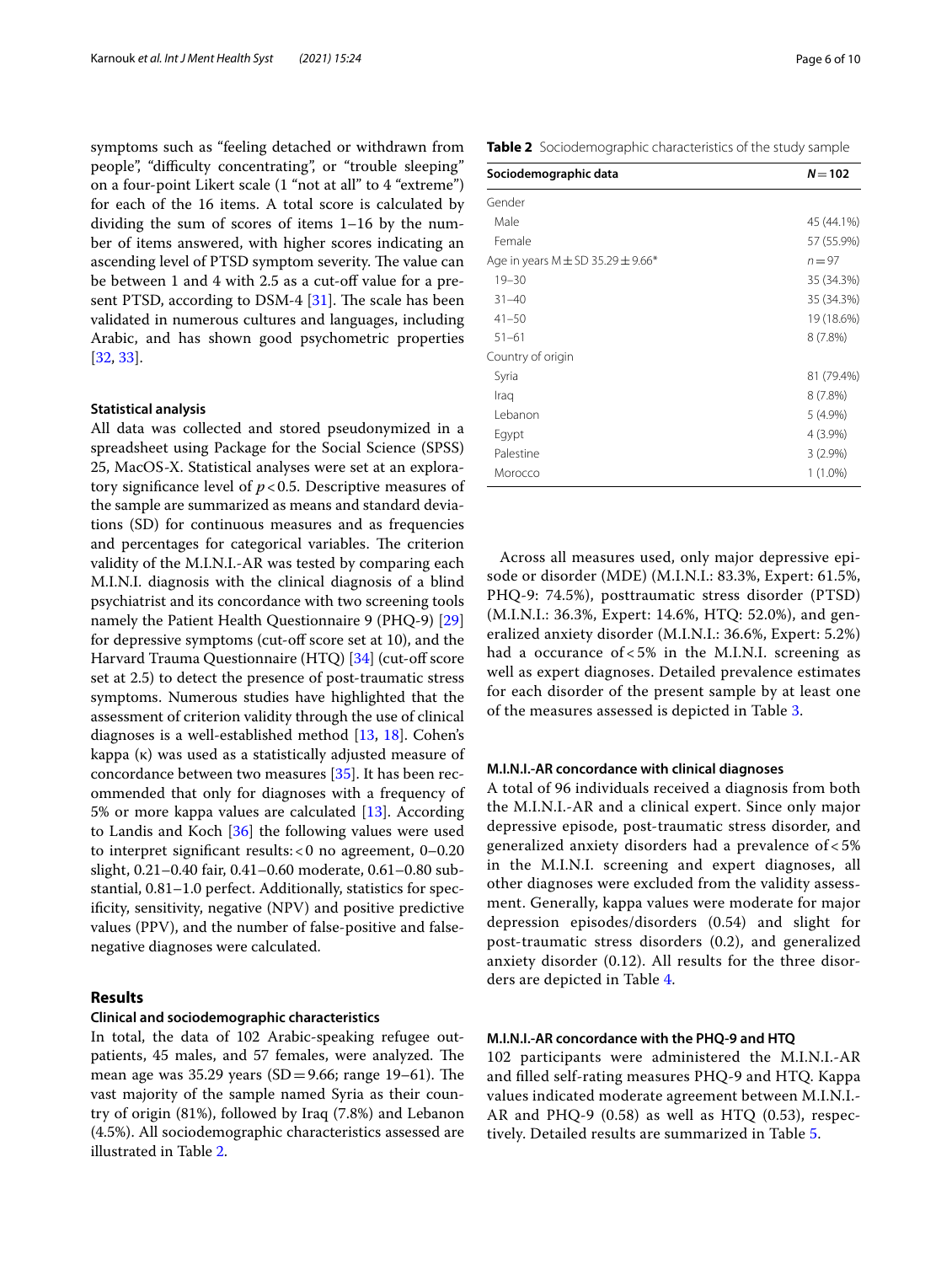<span id="page-6-0"></span>

| <b>Prevalence estimates</b>              | M.I.N.I<br>$N = 102$ | Expert<br>$N = 96$ | PHQ/HTQ<br>$N = 102$ |
|------------------------------------------|----------------------|--------------------|----------------------|
| A. Major depressive episode/<br>disorder | 78 (76.5%)*          | 59 (61.5%)         | 76 (74.5%)           |
| C. Manic episode/bipolar disorder        | $2(2.0\%)$           | $1(1.0\%)$         |                      |
| D. Panic disorder                        | 34 (33.3%)           | $3(3.1\%)$         |                      |
| E. Agoraphobia                           | 12 (11.8%)           | $0(0.0\%)$         |                      |
| F. Social anxiety                        | 14 (13.7%)           | $4(4.2\%)$         |                      |
| G. Obsessive-compulsive disorder         | 16 (15.7%)           | $2(2.1\%)$         |                      |
| H. Post-traumatic stress disorder        | 37 (36.3%)           | 13 (13.5%)         | 53 (52.0%)           |
| I. Alcohol use disorder                  | $3(2.9\%)$           | $3(3.1\%)$         |                      |
| J. Substance use disorder                | $3(2.9\%)$           | $3(3.1\%)$         |                      |
| K. Psychotic disorder                    | $0(0.0\%)$           | $1(1.0\%)$         |                      |
| L. Anorexia nervosa                      | $1(1.0\%)$           | $0(0.0\%)$         |                      |
| M. Bulimia nervosa                       | $1(1.0\%)$           | $0(0.0\%)$         |                      |
| MB. Binge-eating disorder                | $0(0.0\%)$           | $0(0.0\%)$         |                      |
| N. Generalized anxiety disorder          | 11 (10.8%)           | $9(9.4\%)$         |                      |
| P. Antisocial PS                         | $7(6.9\%)$           | $0(0.0\%)$         |                      |
| Adjustment disorder                      |                      | 12 (12.5%)         |                      |
| Somatoform disorders                     |                      | $3(3.1\%)$         |                      |
| Dissociative disorders                   |                      | $3(3.1\%)$         |                      |
| Sexual dysfunctions                      |                      | $1(1.0\%)$         |                      |
| Emotionally unstable PS                  |                      | $1(1.0\%)$         |                      |
| Hyperkinetic disorders                   |                      | $1(1.0\%)$         |                      |
| Nonorganic sleep disorders               |                      | $1(1.0\%)$         |                      |
| <b>Histrionic PS</b>                     |                      | $1(1.0\%)$         |                      |
| Pathological gambling                    |                      | $1(1.0\%)$         |                      |

\*Excluding 7 past episodes. Multiple diagnoses per individual are possible *M.I.N.I.* Mini International Neuropsychiatric Interview, *Expert* clinical expert diagnoses, *PHQ* Patient Health Questionnaire 9, *HTQ* Harvard Trauma Questionnaire, *PS* personality disorder

| Page 7 of 10 |  |  |  |  |
|--------------|--|--|--|--|
|--------------|--|--|--|--|

#### **Discussion**

The overall aim of the current study was to validate a translated and culturally adapted version of the most recent M.I.N.I. 7.0.2 into Modern Standard Arabic—a form of Arabic commonly used across all Arab countries in official settings and the press. Although the obtained results did not show evidence for the validation of all the modules within the instrument, it was possible to validate the depression module (Module A). Results showed moderate agreements between Module A of the M.I.N.I.- AR 7.0.2 compared with expert diagnosis and the PHQ. Also noteworthy to reveal were the moderate to slight agreements between M.I.N.I.-AR, HTQ and expert diagnosis concerning post-traumatic stress disorder. The M.I.N.I.-AR 7.0.2 was translated and culturally-adapted to address a diagnostic gap in a large German research trial for the psychological treatment of refugees of Arab descent [[7](#page-9-4)]. Together with our pilot trial [\[25](#page-9-22)], this Arabic version of the M.I.N.I. can contribute to the existing literature and be used in mental health care settings serving Arabic-speaking populations as a whole. The adapted instrument is relevant to both Arab and Western contexts alike. Nonetheless, further studies and extensions may use this carefully adapted translation and compare it with a gold standard structured interview that may offer more robust results.

Our study outcomes are in line with a similar validation study using the same method [[13\]](#page-9-10) and our initial pilot study  $[25]$  $[25]$ . The original authors of the M.I.N.I. also reported a rather poor agreement between expert diagnoses and M.I.N.I. diagnoses in their validation studies  $[14]$  $[14]$ . This is not surprising, since the M.I.N.I. was originally designed to be oversensitive. As reported by Sheehan et al.  $[14]$  $[14]$ , over-diagnosing cases may be less harmful than missing a case. One explanation could be

| <b>Disorder</b>                      |                 | Expert           | diagnosis |                 | Kappa (95% CI)         | Sensitivity (%)<br>(95% CI) | Specificity (%)<br>(95% CI) | PPV (%) (95% CI)                      | NPV (%) (95% CI) |
|--------------------------------------|-----------------|------------------|-----------|-----------------|------------------------|-----------------------------|-----------------------------|---------------------------------------|------------------|
|                                      | <b>M.I.N.I.</b> |                  | ΤN        | $\pm$           |                        |                             |                             |                                       |                  |
|                                      |                 | <b>FP</b><br>$+$ |           | FN<br><b>TP</b> |                        |                             |                             |                                       |                  |
|                                      |                 |                  |           |                 |                        |                             |                             |                                       |                  |
| Major depressive<br>episode/disorder |                 |                  | 19        |                 | $0.54$ (0.38 to 0.71)  | 98.31 (90.91 to             | 51.35 (34.40 to             | 74.32 (67.79 to                       | 95.00 (72.63 to  |
|                                      |                 |                  | 18        | 58              |                        | 99.96)                      | 68.08)                      | 81.80)                                | 99.27)           |
| Post-traumatic<br>stress disorder    |                 |                  | 55        | 4               | $0.20$ (0.04 to 0.37)  | 69.23 (38.57 to             | 66.27 (55.05 to             | 24.32 (16.71 to                       | 93.22 (85.71 to  |
|                                      |                 |                  | 28        | 9               |                        | 90.91)                      | 76.28                       | 33.99)                                | 96.93)           |
| Generalized anxiety<br>disorder      |                 |                  | 79        |                 | $0.12$ (-0.13 to 0.39) | 22.22 (2.81 to 60.01)       | 90.86 (82.68 to             | 20.00 (5.87 to 50.07) 91.86 (88.78 to |                  |
|                                      |                 |                  | 8         | $\mathcal{P}$   |                        |                             | 95.95)                      |                                       | 94.15)           |

<span id="page-6-1"></span>**Table 4** Concordance of the M.I.N.I.-AR with clinical diagnoses

 $N = 96$ 

*M.I.N.I.* Mini International Neuropsychiatric Interview, *Expert* clinical expert diagnoses, *CI* confdence interval, *TP* true positive, *FP* false positive, *FN* false negative, *TN* true negative, *PPV* positive predictive value, *NPV* negative predictive value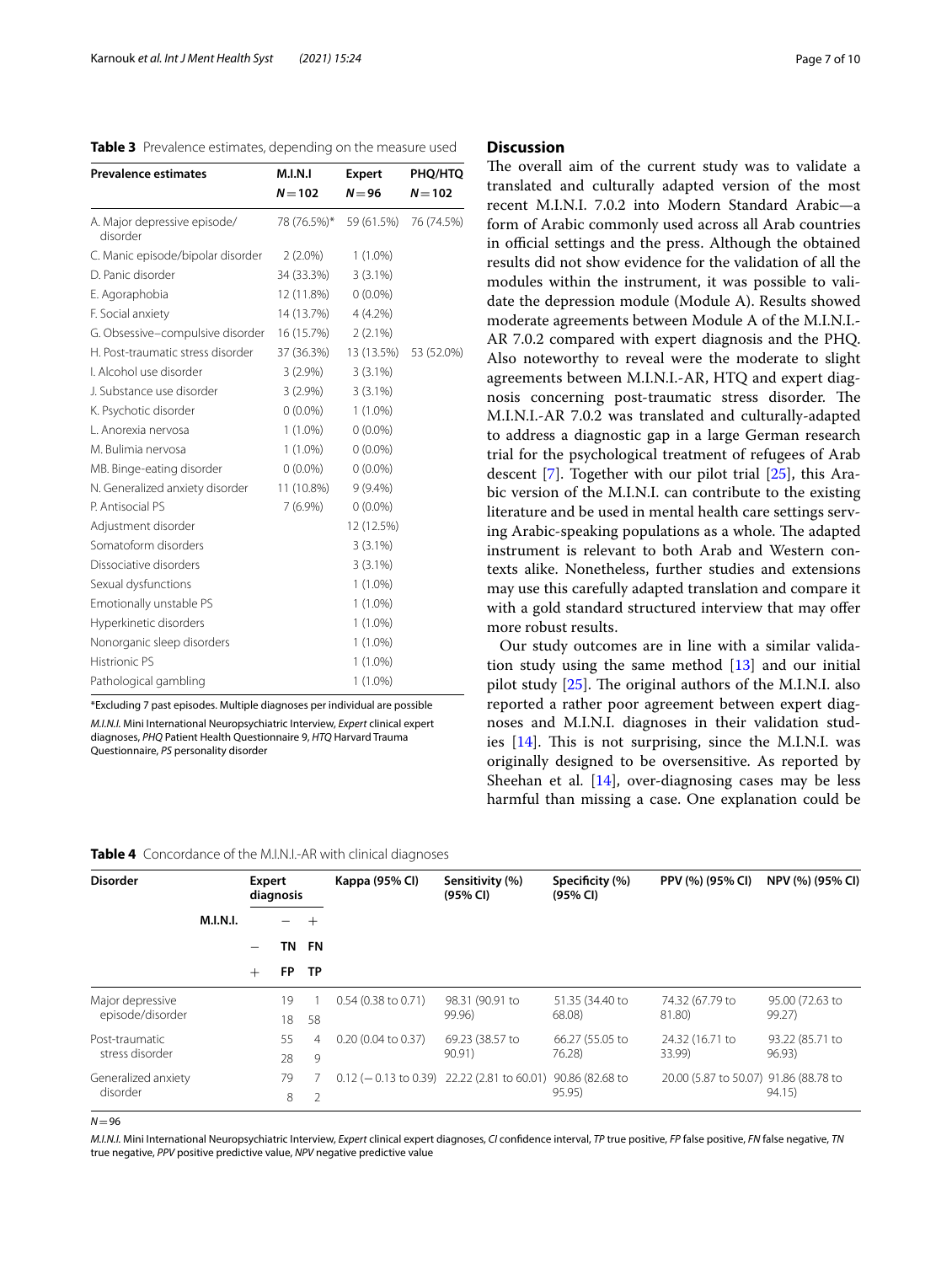| <b>Disorder</b>                      |                 | PHQ-9/HTQ |                |           | Kappa (95% CI)                | Sensitivity (%) | Specificity (%)                                                                   | PPV (%) (95% CI) | NPV (%) (95% CI)          |
|--------------------------------------|-----------------|-----------|----------------|-----------|-------------------------------|-----------------|-----------------------------------------------------------------------------------|------------------|---------------------------|
|                                      | <b>M.I.N.I.</b> |           |                | +         |                               | (95% CI)        | (95% CI)                                                                          |                  |                           |
|                                      |                 |           | TN             | FN        |                               |                 |                                                                                   |                  |                           |
|                                      |                 | $^+$      | FP.            | TP        |                               |                 |                                                                                   |                  |                           |
| Major depressive<br>episode/disorder |                 |           | 17             |           |                               |                 | 0.58 (0.39 to 0.76) 90.79 (81.94 to 96.22) 65.38 (44.33 to 82.79) 88.46 (81.81 to | 92.89)           | 70.83 (53.20 to<br>83.84) |
| Post-traumatic                       |                 |           | 9<br>45        | 69<br>-20 | $0.53(0.38 \text{ to } 0.69)$ |                 | 62.26 (47.89 to 75.21) 91.84 (80.40 to 97.73) 89.19 (75.91 to                     |                  | 69.23 (61.19 to           |
| stress disorder                      |                 |           | $\overline{4}$ | -33       |                               |                 |                                                                                   | 95.57)           | 76.25                     |

#### <span id="page-7-0"></span>**Table 5** Concordance of the M.I.N.I.-AR with the PHQ-9 and the HTQ

 $N = 102$ 

*M.I.N.I.* Mini International Neuropsychiatric Interview, *Expert* clinical expert diagnoses, *CI* confdence interval, *TP* true positive, *FP* false positive, *FN* false negative, *TN* true negative, *PPV* positive predictive value, *NPV* negative predictive value

that experts may not be able to review all the information available and thus overlook diagnoses [[37\]](#page-9-34). In contrast, the M.I.N.I. is a particularly comprehensive tool offering fast, efficient and accurate diagnoses. This is a particular asset of the M.I.N.I. since it can be administered by non-specialists leading to resource-saving and cost-efectiveness—both highly relevant benefts, especially in the case of Europe's refugee resettlements and the scarcity of resources and qualifed personnel in the Arab world.

Recent studies have highlighted that patients from a Muslim cultural background may experience feelings of discomfort when alone with a therapist from the opposite gender [\[38](#page-9-35)], sometimes resulting in an inaccurate representation of symptoms during psychiatric evaluation. In the present study, gender may have played a role in participant responses. Matching gender between psychiatrists and patients was not always possible in the expert interviews, whereas there was more fexibility in the administration of the M.I.N.I.. Since the M.I.N.I. was designed to be administered by non-specialists, it provides an efficient solution to the shortage of available specialized professional care, who sometimes lack the language skills and cultural competence training needed in diagnosing Arabic-speaking populations. Taken together, these reports may explain the slight to moderate Kappa values when comparing the M.I.N.I.-AR and expert diagnoses. Nonetheless, the specifc efect of matching gender was not within the scope of this paper, however, it may be interesting to assess this in future validation studies.

The present study has several strengths, especially when considering the limited availability of diagnostic tools and research targeting this specifc population. A key strength of the present study is the careful translation and cultural adaptation process of the M.I.N.I. 7.0.2 into Modern Standard Arabic. As mentioned above, Modern Standard Arabic is particularly useful since it is a form of Arabic that is pluricentric—a major practical advantage for Arabic speakers and clinicians worldwide. Language and cultural barriers are one of the factors contributing to the underrepresentation of minorities in clinical settings and research samples  $[39]$  $[39]$ . This instrument can thus be used to increase the representation of minorities from the Arab region in clinical practice and research. The translation and adaptation process of the M.I.N.I. was based on experiences from our pilot study [\[25\]](#page-9-22) and included the same multilingual and interdisciplinary team of psychologists and psychiatrists, each with their unique set of expertise. The team included Arabic-speakers from different Arab countries. The translation and adaptation followed the WHO guidelines [[26\]](#page-9-23) and were in line with the adaptation model developed by Brislin [[27\]](#page-9-24). Furthermore, the use of culturally appropriate stories or metaphors to emphasize key concepts helps keep patients engaged and can be used in the diagnosis and diferent stages of the therapeutic encounter [[40\]](#page-9-37). Sometimes, patients are unable to name an illness to describe their condition—in some languages, words used to name emotions may not correspond to those used in psychiatric settings in the West. For example, using words such as feeling "down" or "high" to describe an emotion does not exist in Arabic. Careful consideration was given to the meaning of the translation to ensure exact understanding. Therefore, by including culturally appropriate words to describe emotions, this instrument can improve the quality of diagnosis and therapeutic encounters when applied with Arabic-speakers and refugee communities in the West  $[38]$  $[38]$  and in the Arab region. The M.I.N.I-AR also contains a comprehensive table of drugs that are commonly used in the Arab region including their local street names.

The findings of this study have to be seen in the light of several limitations. To conduct a robust validation, a gold standard structured interview coupled with a larger sample size and a more clinically diverse sample is needed. This was not possible due a scarcity of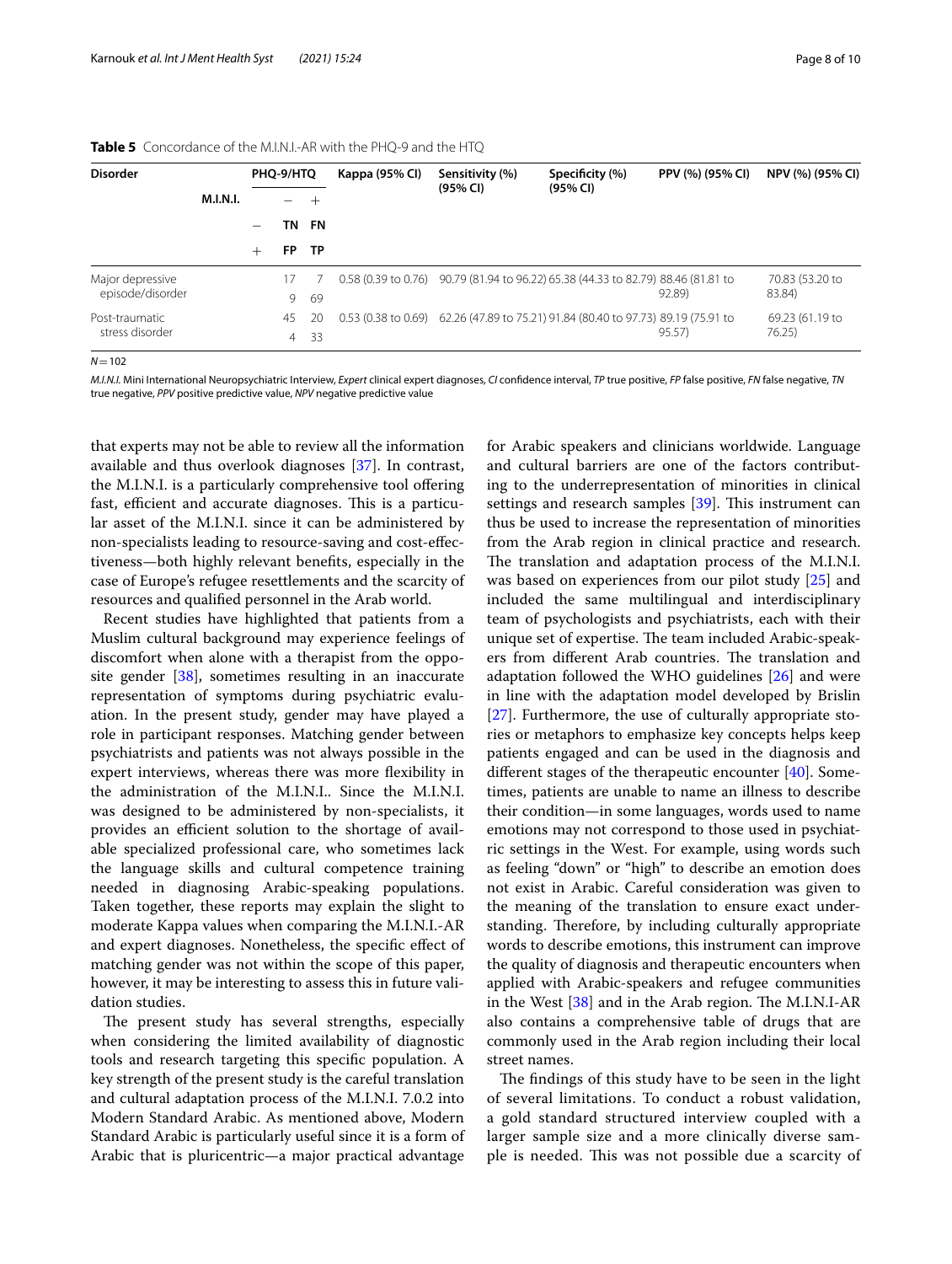resources (clinic capacity), and the vulnerability of our sample (difficultry concentrating and fatigue), therefore valuable future contributions can be extended to this validation. Furthermore, study results show a high count of adjustment disorders in expert diagnoses, but no possibility to diagnose this with the M.I.N.I. Indeed, this is a weakness of the M.I.N.I. In many settings, the diagnosis of adjustment disorder seems less stigmatizing and more easily acceptable [\[41](#page-9-38)] and may thus be especially appropriate for individuals from the Arab world, where mental health stigma plays an important role [\[42](#page-9-39)]. Nonetheless, similar symptoms are present in depression and PTSD, so they are accounted for. A further limitation is a comparison of HTQ and PHQ (DSM-IV) with the M.I.N.I. trauma section and depression sections (DSM-5). Even though there was a considerable amount of changes from the DSM-IV to 5 in the defnition of trauma [\[43](#page-9-40)], and rather small changes in the depression section [[44\]](#page-9-41), the questions in the M.I.N.I. versions remained mostly the same and should thus be appropriate for the comparison with questionnaires using the DSM-IV as a basis. This may also be a consideration for future research. Moreover, study results also revealed a low prevalence of general disorders. In our sample, the most prevalent diagnoses were depression, PTSD, and anxiety; therefore, reliable kappa values could not be calculated for many disorders. Yet, the proportion of disorders in the current study mirrors the prevalence of the most reported disorders in the refugee community  $[45]$  $[45]$ , reflecting ecological validity. The M.I.N.I-AR was validated on a sample made up of mostly young Syrians, and Arab patients living in the West may difer from those living in their country of origin  $[38]$  $[38]$ . Therefore, for generalizability, future directions for this research may target Arab populations with a more diverse representation of psychiatric disorders.

In conclusion, our translated and culturally-adapted M.I.N.I-AR addresses an existing gap and need for a reliable, efficient, and effective diagnostic tool that can be used in both clinical and research settings involving Arabic speakers worldwide. Based on the obtained results, we were only able to validate module A of the M.I.N.I-AR covering depression and show some evidence in support of the validation of Module H covering Post-Traumatic Stress Disorder. Since no other diagnostic tool corresponding to the DSM-5 criteria is currently available in Modern Standard Arabic, the present translation and cultural adaptation particularly useful for Western host countries and humanitarian aid settings that are unable to fnd an alternative. Although the instrument was validated on a sample of Syrian refugees, it was developed in Modern Standard Arabic, leading to its potential usefulness in the entire Arab region.

#### **Supplementary Information**

The online version contains supplementary material available at [https://doi.](https://doi.org/10.1186/s13033-021-00447-1) [org/10.1186/s13033-021-00447-1](https://doi.org/10.1186/s13033-021-00447-1).

<span id="page-8-2"></span>**Additional fle 1.** M.I.N.I.-AR.

#### **Acknowledgements**

The authors thank Laura Schilz, Nadim Hendawi, Maram Bitar, and Sarah Mende for their assistance throughout the interview process and data collection.

#### **Authors' contributions**

CK: study concept and design, management, implementation, translation, data collection, data interpretation and preparation of manuscript. KB: study design, methodology, management, data analysis, data interpretation and preparation of manuscript. NL: data analysis and contribution in preparation of manuscript. DC: translation, data collection and contribution in preparation of manuscript. SA: translation and review of manuscript. EH: study design, supervision, editing and review of manuscript. MB: study design, supervision, management, editing and review of manuscript. All authors read and approved the fnal manuscript.

#### **Funding**

Open Access funding enabled and organized by Projekt DEAL. As part of the MEHIRA study, this research was funded by the Innovationsfond, Ministry of Health (01VSF16061).

#### **Availability of data and materials**

The dataset used and analysed in the current study is available upon request from the corresponding author.

#### **Declarations**

#### **Ethics approval and consent to participate**

Written consent was collected from all of the study participants. The study was approved by the ethics committee of Charité - Universitätsmedizin Berlin, Germany, and is in line with the Declaration of Helsinki.

#### **Consent for publication**

Not applicable.

#### **Competing interests**

The authors declare that they have no competing interests.

#### **Author details**

<sup>1</sup> Department of Psychiatry and Psychotherapy, Charité - Universitätsmedizin, Campus Benjamin Franklin, Berlin, Germany, corporate member of Freie Universität Berlin, Humboldt-Universität zu Berlin, and Berlin Institute of Health, Campus Benjamin Franklin, Hindenburgdamm 30, 12203 Berlin, Germany. 2 <sup>2</sup>Balance Psychology Center, Cairo, Egypt.

#### Received: 26 January 2021 Accepted: 23 February 2021 Published online: 18 March 2021

#### **References**

- <span id="page-8-0"></span>1. Eberhard DM, Simons GF, Fennig CD. Ethnologue: languages of Africa and Europe; languages of the Americas and the Pacifc; languages of Asia. 23rd ed. Dallas: SIL International; 2020.
- <span id="page-8-1"></span>2. Bajbouj M, Alabdullah J, Ahmad S, Schidem S, Zellmann H, Schneider F, *et al*. Psychosoziale Versorgung von Flüchtlingen in Deutschland. Nervenarzt. 2018;89(1):1–7.